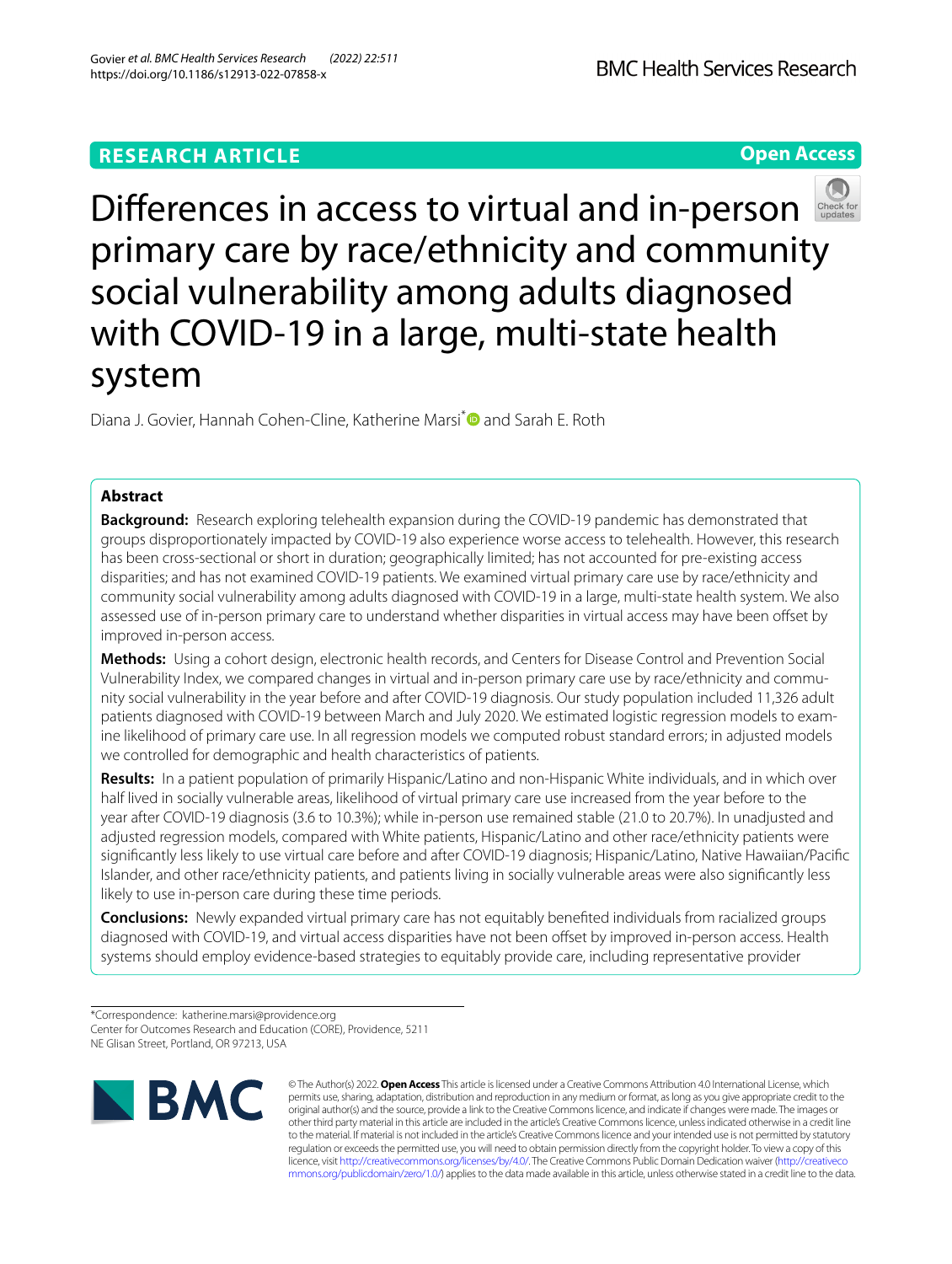networks; targeted, empowering outreach; co-developed culturally and linguistically appropriate tools and technolo‑ gies; and provision of enabling resources and services.

**Keywords:** Telehealth, Primary care, Disparities, Race, Ethnicity, Social vulnerability, Outpatient care

# **Background**

In the United States (U.S.) to date, there have been over 870,000 deaths related to coronavirus disease 2019 (COVID-19) and more than 73 million cases since January 2020 [[1\]](#page-9-0). Unsurprisingly, given the well-documented connection between systemic inequities and structural racism, and the disparate distribution of health burden in the U.S.  $[2-9]$  $[2-9]$  $[2-9]$ , COVID-19 has had a disproportionate impact on racialized groups and socially vulnerable communities. Greater rates of COVID-19 cases, hospitalizations, and deaths have been reported among Hispanic/ Latino, American Indian/Alaska Native, Asian, Black/ African American, and Native Hawaiian/Pacifc Islander populations than among White, non-Hispanic populations. Socially vulnerable communities characterized by factors such as increased poverty and crowded housing have also experienced greater rates of COVID-19 infections and mortality [\[10](#page-10-1)–[16\]](#page-10-2).

Symptoms of COVID-19 are highly variable in both extent and type, and can afect multiple organ systems [[17–](#page-10-3)[19](#page-10-4)]. As many as one in three patients with COVID-19 report symptoms persisting beyond 4 weeks [\[17,](#page-10-3) [20](#page-10-5)], and following even mild cases some patients experience symptoms lasting months after COVID-19 onset, so called COVID-19 long-haulers [\[21](#page-10-6)]. Given this, appropriate post-COVID-19 infection care includes monitoring for persistent post-COVID-19 conditions and sequelae and treating those that arise [[22](#page-10-7)]. Unfortunately, healthcare providers and researchers are becoming increasingly concerned that long-term COVID-19 symptoms and sequelae may disproportionately impact racialized groups for some of the same reasons that they experience greater rates of infection, illness severity, and death—lack of access to high-quality care and difficulty persuading providers that their experiences and conditions are real [[23\]](#page-10-8).

During the COVID-19 pandemic, efforts to slow the spread of COVID-19 and mitigate its adverse consequences have led to a remarkable transformation in U.S. healthcare delivery [\[10,](#page-10-1) [24\]](#page-10-9). As early as March 2020, the Centers for Disease Control and Prevention (CDC) called for a prioritization of telehealth care, and at both the state and federal levels reimbursement for telehealth services was markedly expanded [\[25,](#page-10-10) [26](#page-10-11)]. Prior to the COVID-19 pandemic, health systems reported relatively low rates of telehealth use [\[27](#page-10-12)], and even those with high adoption performed fewer than 100 virtual visits per day [[28\]](#page-10-13). Now, many health systems conduct hundreds of virtual visits per day [[29](#page-10-14)] and telehealth is considered a key access point for diagnosis, triage, and treatment of health conditions [[10](#page-10-1), [29,](#page-10-14) [30](#page-10-15)]. With this unprecedented increase in telehealth adoption, pre-pandemic care disparities that existed during a time when this care modality was largely unavailable may be reduced or mitigated.

Most early pandemic research has found disparities in access to telehealth for some groups, including groups disproportionately impacted by COVID-19 disease. One study by Chunara, Zhao, Lawrence, et al. [\[31\]](#page-10-16) showed that from March 19 to April 20, 2020, Black patients in a large healthcare system in New York City had signifcantly lower odds of any telehealth use (virtual urgent and ambulatory encounters, together) compared with White patients. Pierce and Stevermer [\[32](#page-10-17)] found that during a similar time period among Medicare, Medicaid, self-pay, and privately insured patients, compared with White patients and urban patients, Black patients and rural patients in a Missouri academic medical center were less likely to use family medicine telehealth care. For those that did, Black patients were less likely than White patients to have access to audio-video (versus audio-only) family medicine telehealth. In addition, in the frst year of the pandemic, individuals across the U.S. with employersponsored insurance living in high poverty and rural areas had the smallest increases in telehealth use of any type according to a study by Cantor, McBain, Pera et al. [[33\]](#page-10-18). Conversely, research on a healthcare organization in Southern California serving racially/ethnically and socioeconomically diverse patients found that compared with pre-pandemic levels, increases in synchronous telephone or live-video-audio telehealth use of any kind during the pandemic's frst year were largest among Hispanic and low-income patients [[34\]](#page-10-19).

# **Motivation for this study**

With adequate access to high-quality primary care, morbidity, adverse clinical outcomes, and negative social consequences (e.g., loss of income and economic instability) such as those of long-term COVID-19 disease can be reduced [[35–](#page-10-20)[39](#page-10-21)]. Primary care providers who know their patients and are aware of their life circumstances are in ideal positions to act as care hubs, coordinating and personalizing COVID-19 recovery, providing referrals to specialty care as appropriate, and addressing barriers to needed services and supports [[35\]](#page-10-20). During the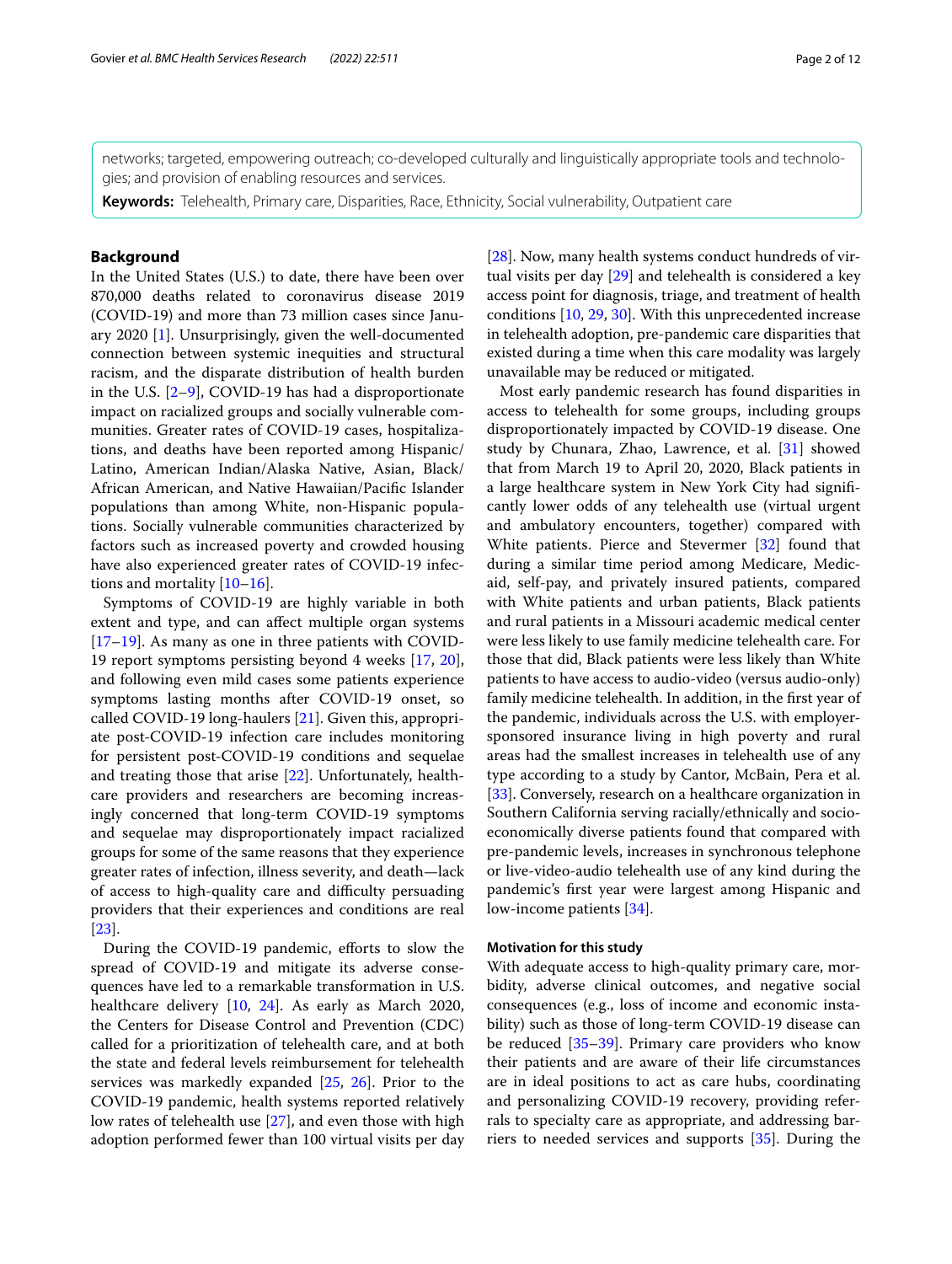COVID-19 pandemic, health systems have relied more heavily on telehealth to ensure access to these crucial primary care services [[40\]](#page-10-22). Yet, access to telehealth care has not been distributed equitably across racialized groups, income levels, or geographic areas. That said, existing research on telehealth disparities during the pandemic has covered relatively small geographic regions and has been either cross-sectional in nature or short in duration. Moreover, it has largely focused on general patient populations rather than those with COVID-19—patients who may experience outsized beneft from enhanced access to primary care given the very real potential for long-term COVID-19 conditions and sequelae. In addition, existing research has neglected to examine virtual primary care specifcally, an important access, triage, and treatment point for COVID-19 patients. In this study, we seek to fll some of these gaps by exploring diferences in longerterm access to virtual and in-person primary care by race/ethnicity and community social vulnerability among patients diagnosed with COVID-19 in a large, multi-state health system during the frst year and a half of the pandemic, with the goal of understanding in/equity of health system response to COVID-19 disease among a racially/ ethnically and socio-demographically diverse group of COVID-19 patients.

# **Methods**

# **Study aims**

Using a retrospective, observational cohort design, we examined the association between race/ethnicity, community social vulnerability, and use of virtual primary care among adult patients diagnosed with COVID-19 between March and July 2020 at a Providence health system site, comparing virtual primary care use in the year prior to and the year after COVID-19 diagnosis. To explore whether disparities in access to virtual primary care may have been offset by improved access to in-person primary care, we compared concurrent use of in-person primary care in the year before and after COVID-19 diagnosis by race/ethnicity and community social vulnerability among the same patients.

## **Study data and population**

Data for this study came from the Providence health system electronic health record (EHR), which contains information on patient demographic and health characteristics, and healthcare utilization. Providence is a nonproft healthcare system operating across seven states: Alaska, California, Montana, New Mexico, Oregon, Texas, and Washington [\[41](#page-10-23)]. Individuals were included in the study if they were at least 18years of age at the time of their COVID-19 diagnosis, if they did not die in the year following their COVID-19 diagnosis, and if they resided in a state served by Providence. Individuals were excluded from the study if they resided in Texas  $(n = 46)$ ; at the time of this study, the Providence Texas EHR was not fully integrated with the larger Providence EHR and therefore complete data were not available for Texas' patients. Individuals were also excluded from the study if they had missing community social vulnerability  $(n=31)$ or race/ethnicity ( $n = 1072$ ) information, resulting in a fnal study sample comprised of 11,326 individuals.

## **Variables**

# *Dependent variables*

Our dependent variables included two binary variables for whether an individual used virtual primary care and in-person primary care, defned as having at least one virtual or in-person primary care visit, respectively. Primary care visits were identifed in the EHR as visits that occurred with any provider delivering care in an outpatient department group designated as primary care. Visits were classifed as virtual if they took place in a virtual office setting, or in-person if they took place in an in-person outpatient setting. A virtual office visit could include visits in which patients had audio-video or audio-only capability. Asynchronous messaging was not included in our defnition of virtual primary care visits. In order to examine longer-range access to primary care (versus COVID-19 onset-related access), we censored visits that took place during the frst 30days after COVID-19 diagnosis when constructing each of our utilization outcomes, as these visits may have been associated with acute COVID-19 disease-related care.

## *Independent variables*

Data on study participants' race and ethnicity was used to create a mutually exclusive race/ethnicity variable comprised of seven categories: non-Hispanic White, non-Hispanic Black, non-Hispanic Asian, non-Hispanic American Indian/Alaskan Native (AI/AN), non-Hispanic Native Hawaiian/Pacifc Islander (NH/PI), non-Hispanic other, and Hispanic/Latino. If a study participant was recorded as being Hispanic/Latino and any other race, they were categorized as Hispanic/Latino, otherwise they were categorized based on the most up-to-date race/ethnicity information available in the EHR.

Community social vulnerability was defned using the Social Vulnerability Index (SVI) from the CDC, which categorizes an area as socially vulnerable via factors such as poverty, lack of access to transportation, and crowded housing  $[42]$ . The SVI determines the social vulnerability of each census tract using a percentile ranking of the proportion of tracts that are equal to or lower in rank than the tract of interest along the SVI theme. For example, a tract ranking of 0.90 indicates that the tract of interest is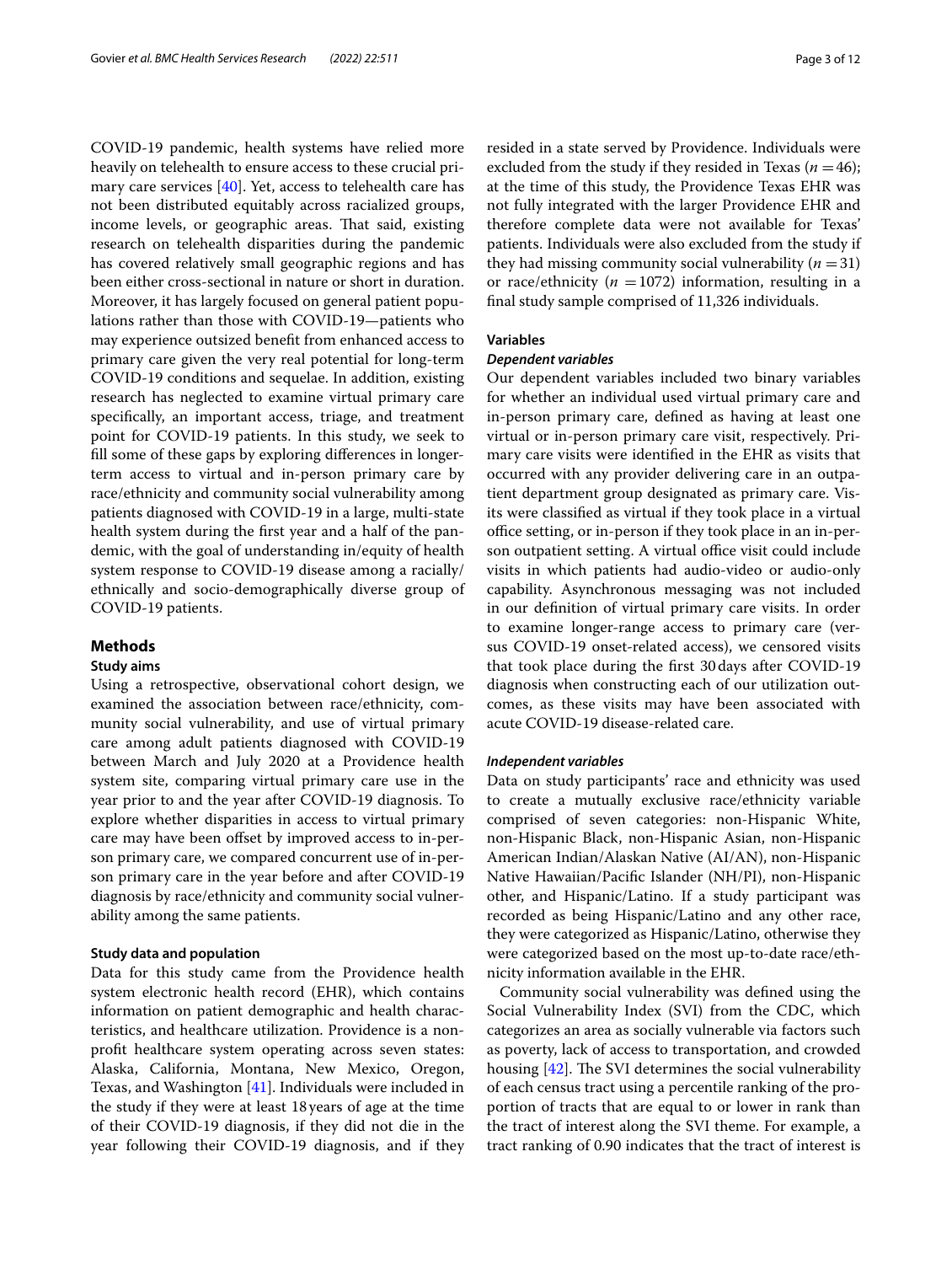more vulnerable than 90% of tracts in its state along the SVI theme in question  $[43]$  $[43]$ . The SVI ranks each tract on 15 social factors, which are then grouped into four themes: (1) socioeconomic status, (2) household composition and disability, (3) minority status and language, and  $(4)$  housing type and transportation  $[44]$  $[44]$ . Following the approach outlined by Flanagan, Gregory, Hallisey et al. [[45](#page-11-2)], we created binary variables for each of the four SVI themes which were equal to 1 if an individual resided in a tract that was more vulnerable along the SVI theme in question than 90% or more of tracts in its state, and 0 if otherwise.

The post-COVID-19 diagnosis period was identified based on a study participant's frst positive COVID-19 diagnosis. From this we created a binary variable that identifed whether an observation occurred before or after the COVID-19 diagnosis date.

Demographic variables included age group, calculated as the study participant's age at the date of their COVID-19 diagnosis (categories included <20, 20–34, 35–44, 45–54, 55–64, 65–74, and  $\geq$  75); and sex (categories included male and female). Health status variables included a proxy variable for COVID-19 severity, which was a variable indicating whether a study participant was diagnosed with COVID-19 in an inpatient healthcare setting (categories included yes, no); and five binary variables indicating whether a study participant had chronic conditions including diabetes, hypertension, coronary artery disease, chronic kidney disease, and/or congestive heart failure (categories included yes, no). These were the fve most common chronic conditions among the study sample that were fagged by Providence as potentially leading to worse COVID-19 disease and outcomes, and are relevant to pre-COVID-19 disease primary care needs and utilization.

# **Statistical analysis**

# *Descriptive analysis*

We examined demographic and health characteristics of our study sample overall and by virtual primary care use status by computing cell sizes and percentages for categorical variables. We descriptively examined primary care use outcomes by computing cell sizes and proportions of the study sample who used each type of primary care, and by computing means and standard deviations for each type of primary care during the study period overall, and separately for the year before and after COVID-19 diagnosis.

### *Regression analysis*

We employed logistic regression and calculated average marginal efects to explore changes in the probabilities of each primary care outcome from the year before to the year after COVID-19 diagnosis by race/ethnicity and community social vulnerability. To do this, we created interaction terms for the post-COVID-19 period and each category of race/ethnicity, and interaction terms for the post-COVID-19 period and each binary SVI theme variable. Following the approach employed by other researchers studying COVID-19 and/or telehealth disparities [\[46](#page-11-3)–[49\]](#page-11-4), and because associations between race/ ethnicity, community social vulnerability, and access to care refect persistent structural racism and inequitable distribution of resources in the U.S., we examined both unadjusted diferences in use of care, which we consider our main models, and adjusted diferences that account for the demographic and health characteristics described above. To address potential heteroskedasticity, we estimated robust standard errors in all regression models [[50\]](#page-11-5); statistical significance was determined at the traditional 5% alpha level. All analyses were performed using Stata version 14.2  $[51]$  $[51]$  $[51]$ . This study was reviewed and approved by the Providence Institutional Review Board.

# **Results**

## **Population characteristics**

Table [1](#page-4-0) provides demographic and health characteristics of the study sample overall and stratifed by virtual primary care use status. Overall, the study population was largely comprised of Hispanic/Latino (41.7%) and non-Hispanic White (39.5%) individuals. Individuals who used virtual primary care during the study period were more likely to be non-Hispanic White, Black, and Asian. Over half the study sample (56.7%) lived in a census tract categorized as socially vulnerable along at least one community social vulnerability theme, with the housing type and transportation theme being the most common (41.6%). Individuals who used virtual primary care during the study period were less likely to live in tracts categorized as socially vulnerable along each of the community social vulnerability themes.

With respect to the other demographic and health characteristics of the sample, the majority of individuals (81.3%) were under the age of 65, and there was an almost even split between male (47.8%) and female (52.2%) sex individuals. Older individuals and female sex individuals were more likely to use virtual primary care during the study period. About one quarter of individuals (24.0%) were diagnosed with COVID-19 in an inpatient setting, and about one in fve individuals (22.4%) had hypertension; a smaller proportion had diabetes (14.8%), coronary artery disease (10.4%), chronic kidney disease (9.2%), and congestive heart failure (4.8%). Individuals who were diagnosed with COVID-19 in an outpatient setting were more likely to use virtual primary care during the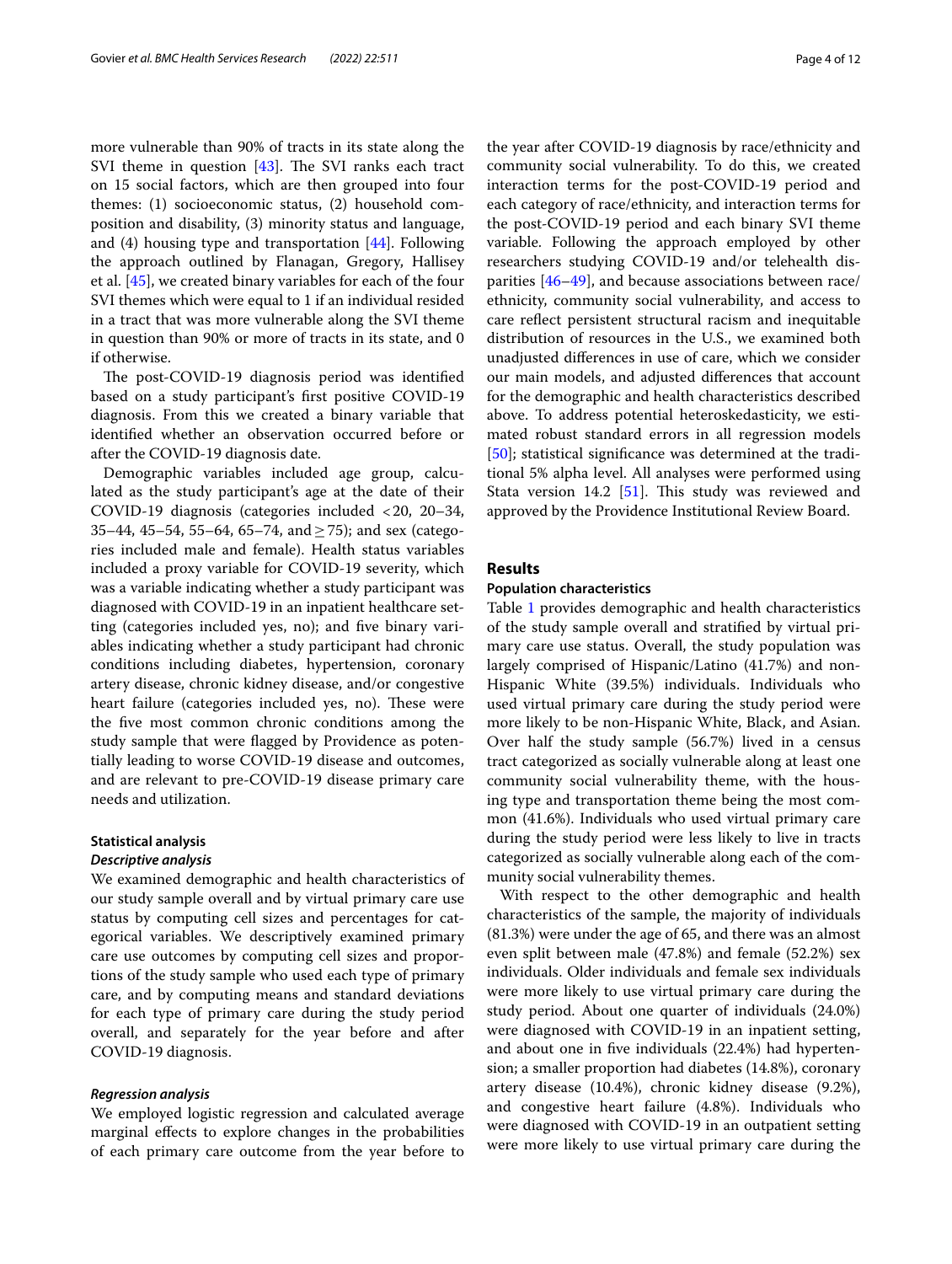# **Characteristic Overall (***N* =**11,326) (n/%) Virtual Primary Care Use No (***n* =**9966) Yes (***n* =**1360) (n/%) (n/%) Race/Ethnicity** Non-Hispanic White 4471 (39.5%) 3874 (38.9%) 597 (43.9%) Non-Hispanic Black 113 (8.3%) 622 (5.5%) 509 (5.1%) 509 (5.1%) 509 (5.1%) 113 (8.3%) Non-Hispanic Asian 605 (5.3%) 508 (5.1%) 97 (7.1%) Non-Hispanic NH/PI 225 (2.0%) 198 (2.0%) 27 (2.0%) Non-Hispanic AI/AN 92 (0.8%) 90 (0.9%) 2 (0.2%) Non-Hispanic Other 55 (4.0%) 592 (5.2%) 592 (5.2%) 537 (5.4%) 55 (4.0%) Hispanic/Latino 4719 (41.7%) 4250 (42.6%) 469 (34.5%) **Community Social Vulnerability Theme** Any of the Four Themes 6420 (56.7%) 6420 (56.7%) 6561 (57.8%) 659 (48.5%) Socioeconomic Status 2223 (19.6%) 2003 (20.1%) 220 (16.2%) Household Composition 2502 (22.1%) 2242 (22.5%) 260 (19.1%) Minority Status/Language 2656 (23.5%) 2400 (24.1%) 256 (18.8%) Housing Type/Transportation 4716 (41.6%) 4236 (42.5%) 480 (35.3%) **Age Group**  $(2.5\%)$  267 (2.4%) 267 (2.4%) 247 (2.5%) 247 (2.5%) 20 (1.5%) 20–34 3191 (28.2%) 2880 (28.9%) 311 (22.9%) 35–44 1947 (17.2%) 1710 (17.2%) 237 (17.4%) 45–54 2021 (17.8%) 1758 (17.6%) 263 (19.3%) 55–64 1774 (15.7%) 1528 (15.3%) 246 (18.1%) 65–74 1098 (9.7%) 939 (9.4%) 159 (11.7%)  $\geq$  75 1028 (9.1%) 1028 (9.1%) 904 (9.1%) 904 (9.1%) 124 (9.1%) **Sex** Male 5411 (47.8%) 4932 (49.5%) 479 (35.2%) Female 5915 (52.2%) 5034 (50.5%) 881 (64.8%) **COVID-19 Diagnosis Setting** Inpatient 2715 (24.0%) 2535 (25.4%) 180 (13.2%) Non-Inpatient 1180 (86.8%) 7431 (76.0%) 7431 (74.6%) 7431 (74.6%) 1180 (86.8%) **Chronic Conditions** Hypertension 2536 (22.4%) 2284 (22.9%) 252 (18.5%) Diabetes 1673 (14.8%) 1512 (15.2%) 161 (11.8%) Coronary Artery Disease 1176 (10.4%) 1061 (10.7%) 115 (8.5%) Chronic Kidney Disease 1046 (9.2%) 942 (9.5%) 104 (7.7%) Congestive Heart Failure 47 (3.5%) 499 (5.0%) 499 (5.0%) 499 (5.0%) 47 (3.5%)

## <span id="page-4-0"></span>**Table 1** Characteristics of study sample overall and by virtual primary care use status

*Abbreviations*: *NH/PI* Native Hawaiian/Pacifc Islander, *AI/AN* American Indian/Alaskan Native

study period, as were individuals without chronic health conditions.

## **Primary care use**

Table [2](#page-5-0) provides descriptive data on virtual and in-person primary care use overall and stratified by the year before and after COVID-19 diagnosis. Overall, about one in ten individuals (12.0%) used virtual primary care and about one in three (27.4%) used in-person primary care during the study period. While the proportion of individuals who used in-person primary care remained similar before and after COVID-19 diagnosis (21.0 and 20.7%, respectively), the proportion who used virtual primary care increased substantially after COVID-19 diagnosis (3.6% before to 10.3% after COVID-19 diagnosis). The average number of virtual and in-person primary care visits remained similar from the year before to the year after COVID-19 diagnosis.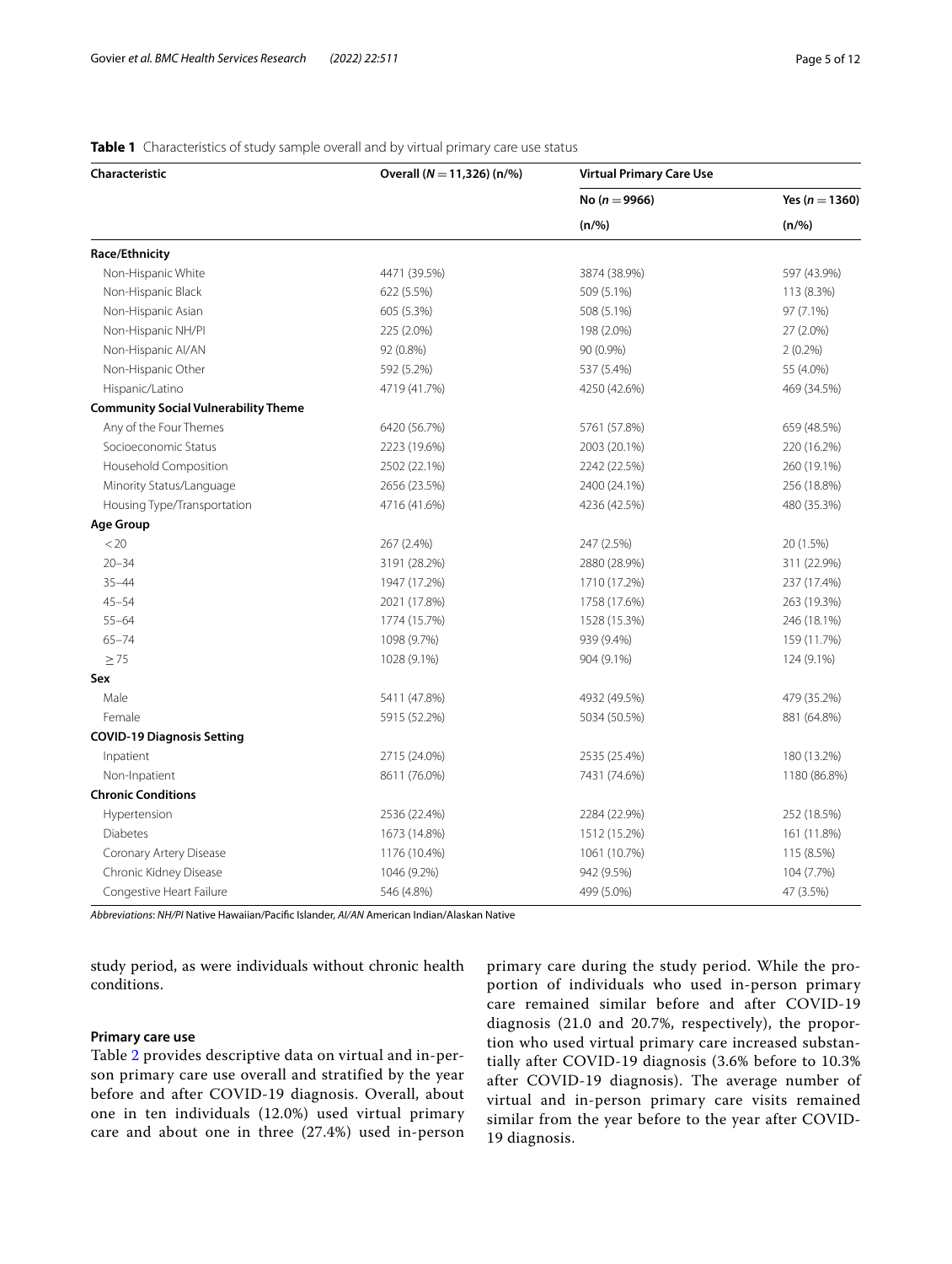<span id="page-5-0"></span>**Table 2** Primary care use, overall and before and after COVID-19 diagnosis

|                                | Any Visits (N/%) | Number of<br>Visits (Mean/<br>SD) |
|--------------------------------|------------------|-----------------------------------|
| <b>Virtual Primary Care</b>    |                  |                                   |
| Overall                        | 1360 (12.0%)     | 0.3(1.0)                          |
| Year Before COVID-19 Diagnosis | 405 (3.6%)       | 0.1(0.3)                          |
| Year After COVID-19 Diagnosis  | 1164 (10.3%)     | 0.2(0.9)                          |
| <b>In-Person Primary Care</b>  |                  |                                   |
| Overall                        | 3106 (27.4%)     | 1.1(2.5)                          |
| Year Before COVID-19 Diagnosis | 2375 (21.0%)     | 0.6(1.5)                          |
| Year After COVID-19 Diagnosis  | 2339 (20.7%)     | 0.5(1.3)                          |

In constructing each of our utilization outcomes we censored visits that took place during the frst 30days after COVID-19 diagnosis

### **Diferences in primary care use by race/ethnicity**

Table [3](#page-6-0) gives the average marginal effects (percentagepoint diferences) for the probability of using each type of primary care for our main and ancillary regression models. In our main model that included race/ethnicity, community social vulnerability, and interactions for the post-COVID-19 period, diferences in the likelihood of using virtual primary care were observed by race/ethnicity. For example, in the year prior to COVID-19 diagnosis, non-Hispanic Black individuals had an increased likelihood of using virtual primary care compared with non-Hispanic White individuals [3.30 percentage points (pp),  $p < 0.05$ ], while individuals identified as non-Hispanic other and Hispanic/Latino race/ethnicity had lower likelihoods of using virtual primary care in the year prior to COVID-19 diagnosis  $(-2.53 \text{ pp.}, p < 0.05, \text{ and})$  $-2.11$  pp.,  $p < 0.01$ , respectively). None of the interaction terms for time period and race/ethnicity were statistically signifcant, indicating that these diferences in virtual primary care use by race/ethnicity persisted in the year following COVID-19 diagnosis. (Diferences in virtual primary care use could not be assessed for the non-Hispanic AI/AN group due to small cell size.)

Similar to the diferences identifed in virtual care utilization, in the year prior to COVID-19 diagnosis, there were signifcant diferences in the likelihood of use of in-person primary care by race/ethnicity, with individuals identifying as non-Hispanic AI/AN (─6.83pp., *p* <0.01), non-Hispanic NH/PI (─9.49pp., *p* <0.01), non-Hispanic other  $(-6.95 \text{ pp}$ .,  $p < 0.001$ ), and Hispanic/ Latino (6.01 pp.,  $p < 0.001$ ) race/ethnicity having lower likelihoods of using in-person primary care compared with non-Hispanic White individuals. Again, none of the interaction terms were signifcant, indicating that these diferences persisted in the year after COVID-19 diagnosis.

In ancillary models that adjusted for demographic and health characteristics, nearly all diferences in virtual and in-person primary care use by race/ethnicity were similar in magnitude and significance. The only difference that was slightly reduced was the diference in virtual primary care use for non-Hispanic other race/ethnicity individuals (from  $-2.53$  pp.,  $p < 0.05$ , to  $-2.33$  pp.,  $p = 0.058$ ).

# **Diferences in primary care use by community social vulnerability**

In our main models that included community social vulnerability, race/ethnicity, and interactions for the post-COVID-19 period, use of virtual primary care was not signifcantly diferent by community social vulnerability in either the year before or after COVID-19 diagnosis. However, diferences in use of in-person primary care by community social vulnerability were observed. For example, individuals residing in areas categorized as vulnerable based on minority status and language, and housing type and transportation had decreased likelihoods of using in-person primary care in the year before COVID-19 diagnosis (─3.72pp., *p* <0.01, and ─5.61pp., *p* <0.001, respectively). None of the interaction terms for time period and community social vulnerability theme were signifcant, indicating that these diferences persisted in the year after COVID-19 diagnosis. In ancillary models, diferences in in-person primary care use by community social vulnerability were similar in magnitude and signifcance.

## **Discussion**

Our study is one of the frst to examine disparities in virtual and in-person primary care use among individuals diagnosed with COVID-19. Findings from our research suggest that, although there was a substantial increase in access to virtual primary care in the wake of the initial wave of COVID-19 infections and telehealth expansions, this did not substantially alter pre-pandemic disparities in access to primary care. Overall, only 12% and 27% of individuals diagnosed with COVID-19 used any virtual and in-person primary care, respectively, during the two-year study period. Disparities in use of virtual primary care were observed by race/ethnicity, and for some racialized groups, may have been compounded by concurrent disparities in use of in-person primary care. Specifcally, Hispanic/ Latino and non-Hispanic other race/ethnicity individuals were less likely to use virtual *and* in-person primary care compared with non-Hispanic White individuals in the year prior to COVID-19 diagnosis, and these disparities persisted in the year following COVID-19 diagnosis. Individuals who identifed as Non-Hispanic NH/PI were no more likely to use virtual primary care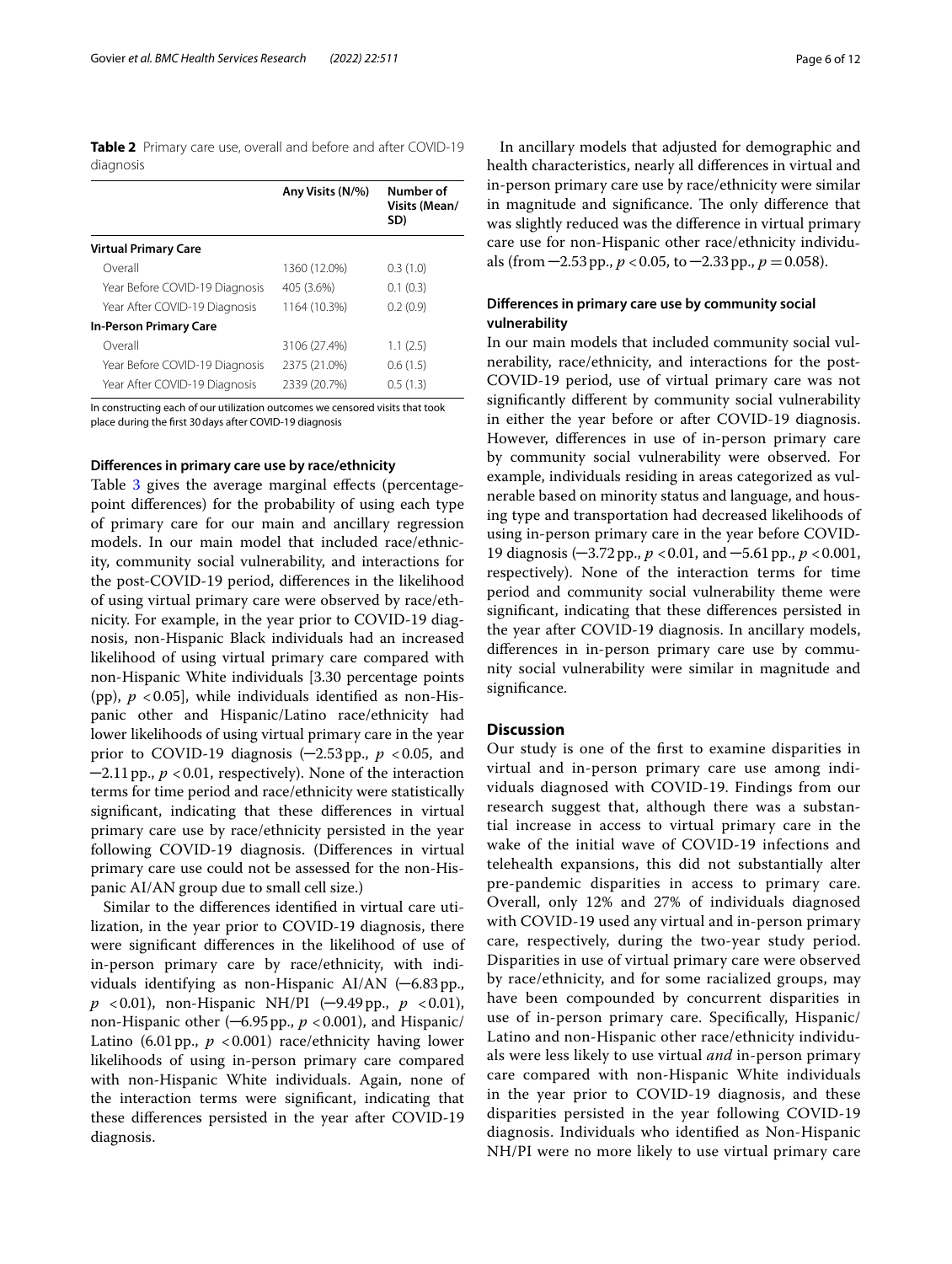<span id="page-6-0"></span>**Table 3** Association between race/ethnicity, community social vulnerability, and primary care use among individuals diagnosed with COVID-19

|                                                                            | <b>Virtual Primary Care Use</b> |                        | In-Person Primary Care Use |                        |
|----------------------------------------------------------------------------|---------------------------------|------------------------|----------------------------|------------------------|
|                                                                            | <b>Main Model</b>               | <b>Ancillary Model</b> | <b>Main Model</b>          | <b>Ancillary Model</b> |
| Post-COVID-19 Period                                                       | $0.0689***$                     | $0.0691***$            | $-0.0161$                  | $-0.0162$              |
| Race/Ethnicity (reference Non-Hispanic White)                              |                                 |                        |                            |                        |
| Non-Hispanic Black                                                         | $0.0330*$                       | $0.0376*$              | $-0.0065$                  | 0.0097                 |
| Non-Hispanic Asian                                                         | 0.0031                          | 0.0023                 | 0.0158                     | 0.0175                 |
| Non-Hispanic NH/Pl                                                         | 0.0063                          | 0.0078                 | $-0.0683**$                | $-0.0530*$             |
| Non-Hispanic Al/AN                                                         |                                 |                        | $-0.0949**$                | $-0.0933**$            |
| Non-Hispanic Other                                                         | $-0.0253*$                      | $-0.0233$              | $-0.0695***$               | $-0.0623***$           |
| Hispanic/Latino                                                            | $-0.0211**$                     | $-0.0196*$             | $-0.0601***$               | $-0.0510***$           |
| Interactions for Race/Ethnicity & the Post-COVID-19 Period                 |                                 |                        |                            |                        |
| Non-Hispanic Black*Post-COVID-19                                           | $-0.0062$                       | $-0.0060$              | 0.0206                     | 0.0208                 |
| Non-Hispanic Asian* Post-COVID-19                                          | 0.0141                          | 0.0143                 | 0.0256                     | 0.0258                 |
| Non-Hispanic NH/PI* Post-COVID-19                                          | $-0.0247$                       | $-0.0248$              | 0.0357                     | 0.0352                 |
| Non-Hispanic AI/AN* Post-COVID-19                                          |                                 |                        | $-0.0026$                  | $-0.0028$              |
| Non-Hispanic Other* Post-COVID-19                                          | 0.0035                          | 0.0032                 | 0.0530                     | 0.0528                 |
| Hispanic/Latino* Post-COVID-19                                             | 0.0070                          | 0.0067                 | 0.0133                     | 0.0134                 |
| <b>Community Social Vulnerability Theme</b>                                |                                 |                        |                            |                        |
| Socioeconomic Status Theme                                                 | 0.0003                          | $-0.0002$              | 0.0021                     | 0.0028                 |
| Household Composition Theme                                                | $-0.0101$                       | $-0.0092$              | $-0.0177$                  | $-0.0174$              |
| Minority Status/Language Theme                                             | $-0.0083$                       | $-0.0086$              | $-0.0372**$                | $-0.0373**$            |
| Housing Type/Transportation Theme                                          | $-0.0036$                       | 0.0007                 | $-0.0561***$               | $-0.0435***$           |
| Interactions for Community Social Vulnerability & the Post-COVID-19 Period |                                 |                        |                            |                        |
| Socioeconomic Status*Post-COVID-19                                         | 0.0153                          | 0.0157                 | 0.0126                     | 0.0128                 |
| Household Composition*Post-COVID-19                                        | $-0.0025$                       | $-0.0026$              | 0.0116                     | 0.0118                 |
| Minority Status/Language *Post-COVID-19                                    | $-0.0029$                       | $-0.0034$              | 0.0055                     | 0.0051                 |
| Housing Type/Transportation *Post-COVID-19                                 | $-0.0146$                       | $-0.0147$              | $-0.0080$                  | $-0.0079$              |
| Age Group (reference 75+)                                                  |                                 |                        |                            |                        |
| < 20                                                                       |                                 | $-0.0490***$           |                            | $-0.1644***$           |
| $20 - 34$                                                                  |                                 | $-0.0412***$           |                            | $-0.1719***$           |
| $35 - 44$                                                                  |                                 | $-0.0235*$             |                            | $-0.1186***$           |
| $45 - 54$                                                                  |                                 | $-0.0137$              | ÷                          | $-0.0758***$           |
| $55 - 64$                                                                  |                                 | $-0.0060$              |                            | $-0.0619***$           |
| $65 - 74$                                                                  |                                 | 0.0115                 |                            | 0.0160                 |
| Male Sex                                                                   |                                 | $-0.0360***$           |                            | $-0.0563***$           |
| Inpatient COVID-19 Diagnosis                                               |                                 | $-0.0517***$           |                            | $-0.1564***$           |
| Diabetes                                                                   |                                 | 0.0001                 |                            | $-0.0241**$            |
| Hypertension                                                               |                                 | $-0.0092$              |                            | $-0.0377***$           |
| Coronary Artery Disease                                                    |                                 | 0.0107                 |                            | 0.0122                 |
| Chronic Kidney Disease                                                     |                                 | $0.0206*$              |                            | $0.0317*$              |
| Congestive Heart Failure                                                   |                                 | $-0.0056$              |                            | 0.0075                 |
| N                                                                          | 22,652                          | 22,652                 | 22,652                     | 22,652                 |

Average marginal efects for factor levels computed based on discrete change from reference level. Robust standard errors calculated using sandwich estimator. In constructing each of our utilization outcomes we censored visits that took place during the frst 30days after COVID-19 diagnosis

*Abbreviations*: *NH/PI* Native Hawaiian/Pacifc Islander, *AI/AN* American Indian/Alaskan Native

 $*$   $p < 0.05$ 

 $*$ <sup>\*</sup> *p* < 0.01

 $*** p < 0.001$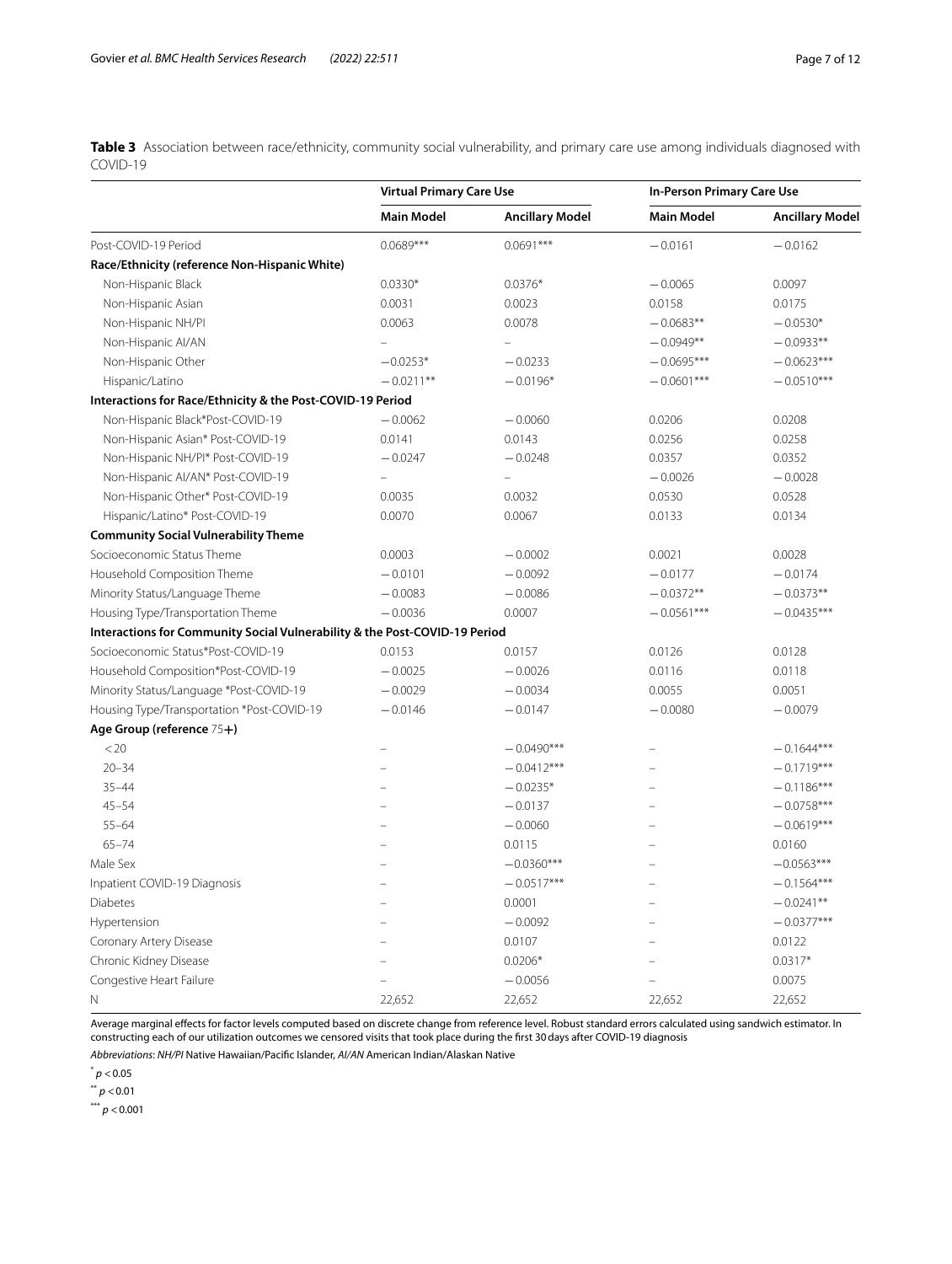compared with non-Hispanic White individuals, and were less likely to use in-person primary care. On the other hand, we found that during the study period, non-Hispanic Black individuals were more likely to use virtual primary care than non-Hispanic White individuals. These differences were observed when accounting for community social vulnerability and after controlling for demographic and health characteristics.

Previous research on racial and ethnic disparities in access to virtual care during the pandemic provides mixed results. For example, some studies have found that Black individuals had less access to urgent and ambulatory telehealth encounters and family medicine telehealth visits, compared with White individuals [\[31](#page-10-16), [32](#page-10-17)], while others have found that Black individuals were more likely than White individuals to self-report using telehealth generally because of the pandemic [\[52\]](#page-11-7). However, previous studies examined shorter time periods or were narrower in geographic focus. Moreover, previous studies included general patient populations rather than those diagnosed with COVID-19, making direct comparisons to our own fndings challenging. In addition, they did not distinguish between Hispanic and non-Hispanic Black patients, and most did not distinguish types of virtual care use (e.g., primary care versus telehealth care more broadly), further compounding comparison issues. That said, our study adds to the growing body of evidence demonstrating that White, non-Hispanic individuals generally enjoyed greater access to virtual care than non-White and Hispanic/Latino individuals during the COVID-19 pandemic—a particularly concerning fnding given that racialized groups generally experience greater chronic disease burden than White and non-Hispanic populations [[53\]](#page-11-8) and increased COVID-19 infection rates, both of which may necessitate increased access to care. In addition, our study highlights what pre-pandemic research has shown: that racial/ethnic disparities in access to virtual care have existed since the advent of telehealth care, and rather than improving disparities through expansion of telehealth, the pandemic has only exacerbated and/or shed more light on them [\[48](#page-11-9), [49](#page-11-4), [54](#page-11-10), [55\]](#page-11-11).

Overall, we found no signifcant diferences in use of virtual primary care by community social vulnerability. Yet, we did observe disparities in the use of in-person primary care that were not improved by increased access to virtual care. Specifcally, regression analysis revealed that individuals living in areas characterized as vulnerable based on minority status and language, and housing type and transportation were less likely to use in-person primary care and no more likely to use virtual primary care than individuals living in areas not characterized as vulnerable in these ways. These findings held in both models

that adjusted only for race/ethnicity and in models that additionally adjusted for age, sex, and chronic conditions.

To the best of our knowledge, previous studies have not used the CDC's Social Vulnerability Index to explore disparities in access to virtual care during the pandemic. However, existing studies have examined factors related to community social vulnerability, including increased poverty and rural geography, fnding pandemic-related disparities in access to virtual care along these dimensions [\[32](#page-10-17)[–34\]](#page-10-19). In addition, evidence has clearly demonstrated how mechanisms of social stratifcation at the community level (e.g., segregation, community disinvestment, geographical concentration of poverty) result in diferential access to care, and that community characteristics directly and indirectly shape what and where care is available, and the quality of that care [[56\]](#page-11-12). Our fndings support and add to existing literature on the association between community-level vulnerability and access to care, indicating that even after accounting for race/ethnicity and controlling for demographic and health characteristics, those living in areas characterized by greater rates of non-White and non-English speaking individuals, and by crowded housing and lack of transportation, experienced disparate access to primary care prior to and during the frst year and a half of the pandemic.

Taken together, our fndings highlight the urgent need to ensure equitable access to virtual (and in-person) primary care. This is particularly important given additional surges in cases and the emergence of new COVID-19 variants, all of which signal that the pandemic is not likely to end soon and that virtual care will remain an important care modality. Furthermore, there is a growing "care debt" that has the potential to lead to deleterious downstream consequences such as complications from unmanaged health conditions and incapacitation of an already overwhelmed healthcare system [[29\]](#page-10-14). To create health systems that can efectively manage these contingencies, it will be crucial to transition telehealth services from a crisis intervention tool to an equitable and sustainable system for providing proactive patient care.

Evidence-based strategies exist for creating more equi-table telehealth and primary care infrastructure [\[31](#page-10-16)]. First, conducting targeted patient outreach and actively connecting with individuals and groups who experience barriers to care has been shown to improve access to and utilization of care [\[57](#page-11-13)]. For example, in a study by Ospina-Pinillos et al. [\[58](#page-11-14)], participatory design methods were used to tailor the website of a virtual mental health clinic to improve outreach to Spanish-speaking individuals, which led to adequate acceptability levels in the website's homepage, and triage, booking, and video visit systems for Spanish-speakers, and also enabled the clinic to identify the need for tailored assessment tools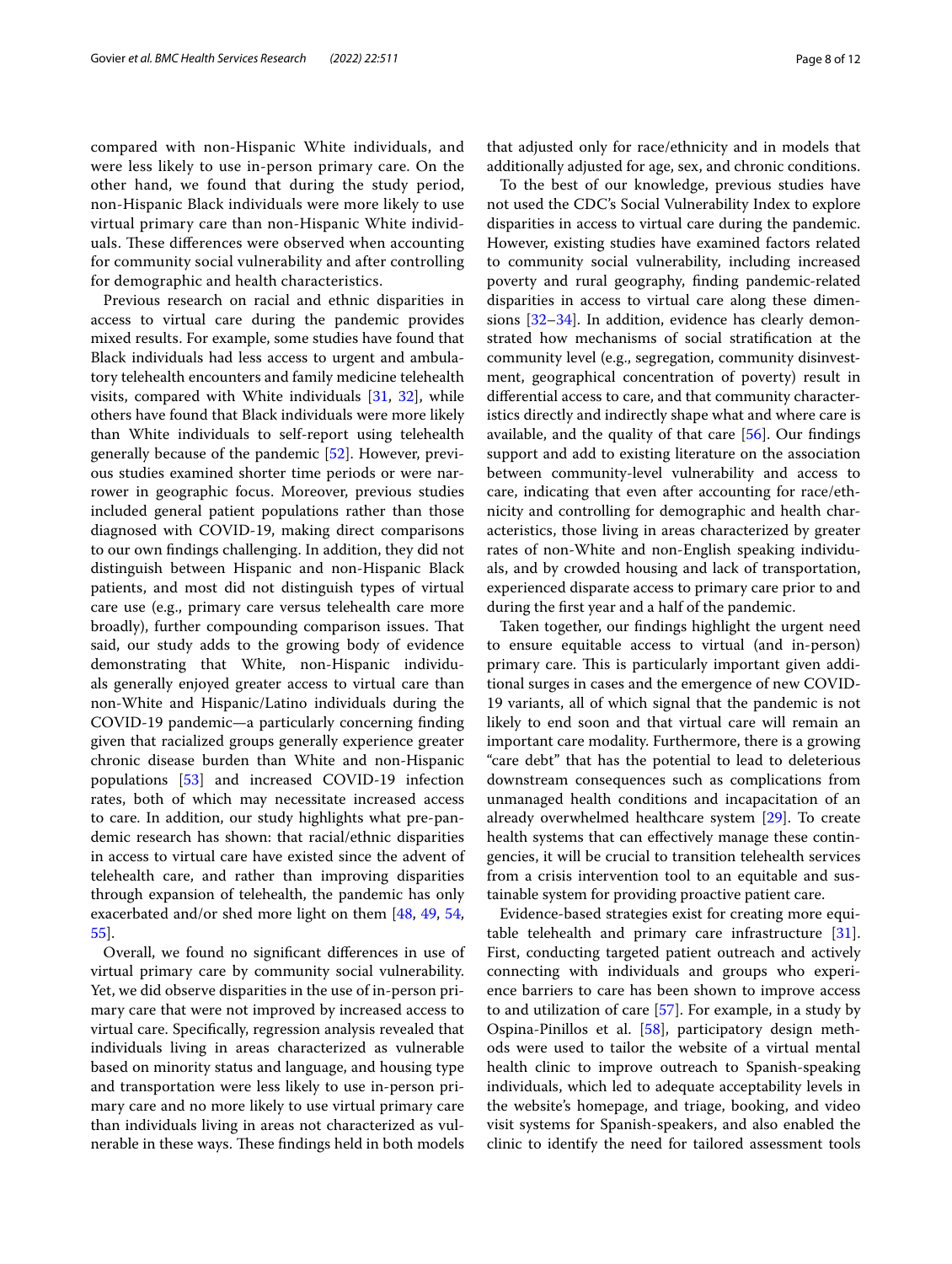and greater integration with Spanish-speaking services and communities. In addition, a systematic review of interventions aimed at modifying the healthcare system to better outreach to and serve racialized groups and communities revealed that these interventions were associated with both improved processes of care delivery and reduced access disparities [[59\]](#page-11-15). However, health systems must frst be able to identify those experiencing barriers to care and fnd ways to create meaningful connections with them. This necessitates leveraging our current understanding of the multiple intersecting individual and community factors afecting access to care and addressing them in outreach materials and methods. Furthermore, at a systems level, this means deconstructing current systems which are inherently racist, overtly discriminatory, and implicitly biased, and rebuilding them into more just and healing systems that are acceptable and comfortable for diverse patient populations. For virtual care, this also means conducting additional research on what constitutes efective and trustworthy outreach and communication to diverse populations [[31\]](#page-10-16).

Next, developing representative provider networks can improve capacity of and access to care, while at the same time improving quality of care for underserved individuals and communities. Racial/ethnic concordance between patients and providers is associated with improved use of preventive services, satisfaction with care, patient-provider communication quality, and patient participation in care and decision-making [[60,](#page-11-16) [61\]](#page-11-17). In addition, evidence shows that clinicians from racialized groups are more likely to treat patients from racialized groups, including those who live in medically underserved and vulnerable areas [[62\]](#page-11-18). However, policymakers and health systems must purposefully devote fnancial and other resources to improving provider representativeness and dismantling racist and discriminatory practices including those that have resulted in a current provider supply that is more White and socioeconomically advantaged than the general U.S. population [[63](#page-11-19)].

Designing culturally appropriate tools and technology that enable and improve access requires adaptations to systems predominantly designed for White, Englishspeaking individuals. To that end, health systems can collect and incorporate input on telehealth tools and technologies from racialized groups and those with limited English profciency [[64\]](#page-11-20), as evidence indicates that cultural and linguistic tailoring can improve healthcare access and outcomes [\[58,](#page-11-14) [65–](#page-11-21)[67](#page-11-22)]. Data collection and user testing should be done in a participatory manner in which cultural adaptations, and knowledge and language translation are co-designed with patients and/or research participants [\[58](#page-11-14)]. Health systems can also increase robust adoption of the National Culturally and Linguistically Appropriate Services Standards developed by the U.S. Department of Health and Human Services [[68\]](#page-11-23), which are intended to provide health workers and systems with a blueprint for developing equitable, understandable, respectful systems of care.

Policy solutions are also needed to address systemic barriers to care, such as inequitable distribution of healthcare and enabling resources. A recent survey found that limited broadband connectivity and related technology (e.g., computers and smart phones) has created barriers to telehealth during the pandemic  $[69]$  $[69]$ . This issue has particularly impacted individuals in rural areas and those over the age of 65. One policy solution is to provide funding for broadband expansion in medically underserved communities. Several initiatives are underway to accomplish this: As part of the American Rescue Plan Act of 2021, the Federal Communications Commission is launching the \$3.2 billion Emergency Broadband Beneft program to help Americans with qualifying household incomes obtain high-speed internet [[70](#page-11-25)]. In addition, a \$100 million federal pilot program has been implemented to cover eligible costs of broadband connectivity, network equipment, and information services needed to provide connected care services to patients; and the COVID-19 Telehealth Program included \$200 million in Congressional appropriations to help healthcare providers provide connected care to patients at their homes or in mobile locations [\[71](#page-11-26), [72\]](#page-11-27). Time and future research will tell whether these policy solutions have reduced disparities in access to telehealth care.

Other policy and systems-level solutions that have been shown to improve access to primary care among underserved populations and communities include expanding scope of practice laws for and increasing the use of non-physician clinicians; expanding the supply of non-hospital-based clinics such as Federally Qualifed Health Centers (FQHCs); increasing the availability of after-hours primary care services; and removing costrelated barriers to primary care such as cost-sharing [\[73](#page-11-28)].

## **Limitations**

This study has some limitations worth noting. First, our study sample is limited to Providence patients in six mostly Mid−/Western U.S. states, which may limit generalizability to Southern and North−/Eastern states. That said, this study provides data on patients across a large, multi-state geographic area that includes both rural and urban areas, enhancing generalizability compared with existing research on smaller geographic areas and largely urban centers. Next, our sample is comprised of patients who tested positive for COVID-19, yet evidence has demonstrated disparities in COVID-19 testing rates among racialized groups and those with limited English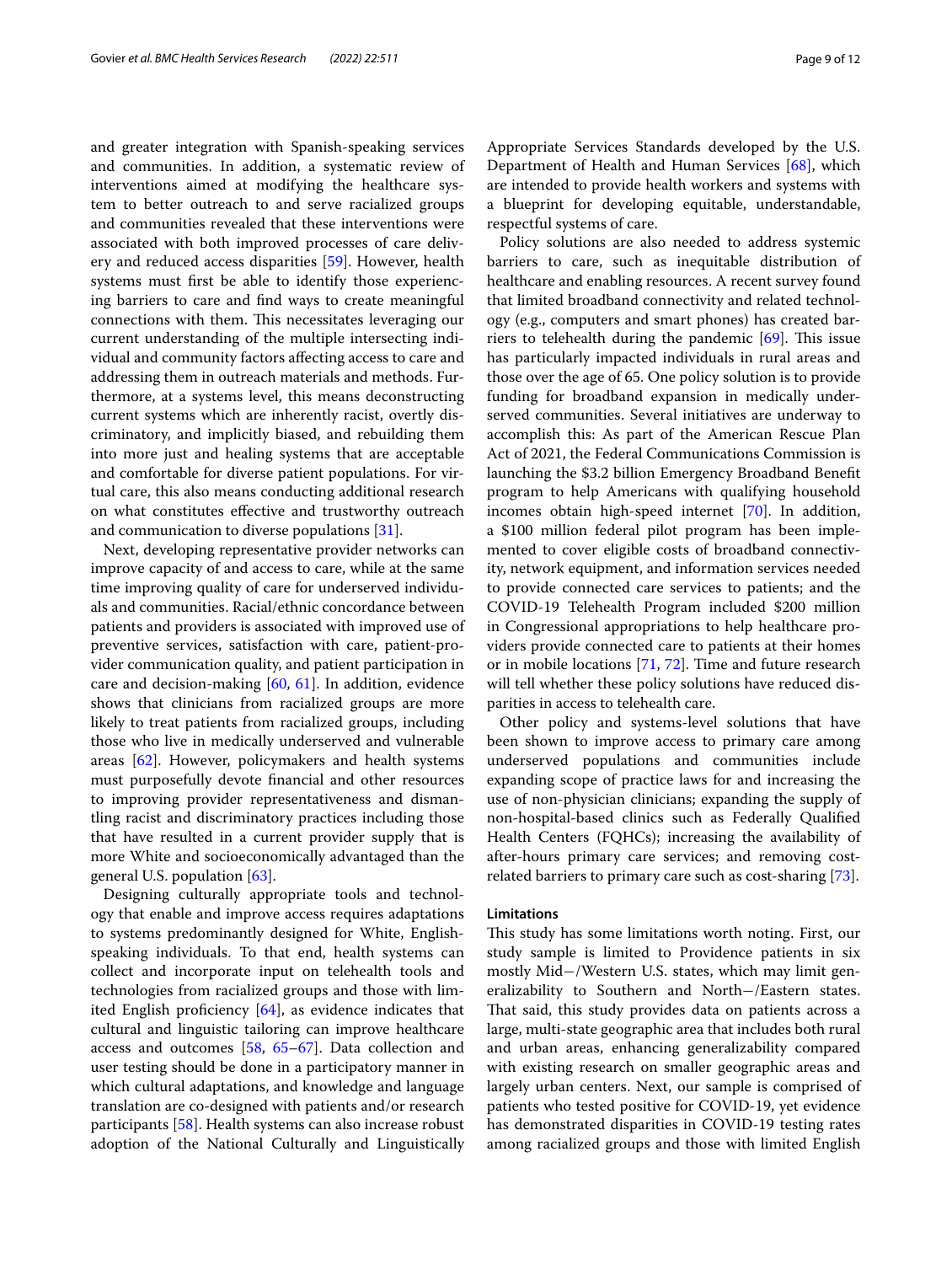proficiency, even as they experience higher COVID-19 infection rates  $[74–76]$  $[74–76]$  $[74–76]$  $[74–76]$ . Therefore, our sample likely does not include all Providence patients who contracted COVID-19. If patients from racialized groups who contracted COVID-19 were tested at a lesser rate than non-Hispanic white patients, our results likely underestimate disparities in access to care. Despite this, the fact that our COVID-19 positive sample was largely comprised of Hispanic/Latino patients while the larger Providence patient population is primarily comprised of non-Hispanic white patients enhances confdence in our fndings. Finally, various issues arise in analyses of electronic health record data and should be taken into consideration when interpreting our fndings. For example, if Providence patients received care outside of a Providence setting, it is not recorded in the EHR or included in our analyses. In addition, the EHR data does not contain information on other relevant factors such as socio-economic status or access to enabling resources. However, we did include census tract-level socioeconomic and resource-related variables via the SVI, and thus captured at least some of the variability in these factors and their association with access to care.

## **Conclusion**

The pandemic has further illuminated the persistent inequities that lead to poorer access to care and health outcomes among racialized groups and vulnerable communities. Our study adds to the mounting body of evidence that lays bare these inequities. Using data from a large health system across multiple states, we found disparities in utilization of virtual and in-person primary care by both race/ethnicity and community social vulnerability among individuals diagnosed with COVID-19, some of the same groups of people who have been hit hardest by COVID-19 infections, morbidity, economic consequences, and mortality. The importance of primary care, together with widespread telehealth expansion brought about by the COVID-19 pandemic highlight both an urgent need and unprecedented opportunity to address these disparities, but only if solutions are purposefully designed and implemented to address their root causes [\[31](#page-10-16), [34\]](#page-10-19).

#### **Abbreviations**

AI/AN: American Indian / Alaska Native; CDC: Centers for Disease Control and Prevention; COVID-19: Coronavirus Disease 2019; EHR: Electronic Health Record; NH/PI: Native Hawaiian / Pacifc Islander; SVI: Social Vulnerability Index; U.S.: United States.

#### **Acknowledgements**

We would like to acknowledge analytic and project management support from Megan Holtorf and Aisha Gilmore, and manuscript review from Lisa Angus at the Center for Outcomes Research and Education.

#### **Authors' contributions**

Conceptualization, DJG, SER, and HCC; Data curation, DJG; Formal analysis, DJG; Funding acquisition, HCC; Supervision, SER and HCC; Visualization, DJG; Writing – original draft, DJG, SER, KM, and HCC; Writing – review & editing, DJG, SER, KM, and HCC. All authors have read and approved the fnal manuscript.

### **Funding**

This work was funded by William E. and Thelma F. Housman Foundation. The funder played no role in the design of the study; collection, analysis, and interpretation of data; or in writing this manuscript.

#### **Availability of data and materials**

The dataset used in this study was derived from electronic medical records and includes individual-level identifers and protected health information that are not publicly available due to human subjects protection requirements. We are unable to provide this dataset for public use. However, requests for summary information may be submitted to the corresponding author for consideration.

## **Declarations**

#### **Ethics approval and consent to participate**

The protocol for this study was approved by the Providence Saint Joseph's Health Institutional Review Board (IRB #2021000329). As this was a retrospec‑ tive study involving well over 10,000 people, we obtained a HIPAA waiver of consent.

#### **Consent for publication**

Not applicable.

#### **Competing interests**

The authors have no competing interests to disclose.

Received: 7 February 2022 Accepted: 29 March 2022 Published online: 15 April 2022

#### **References**

- <span id="page-9-0"></span>1. Covid in the U.S. Latest Map and Case Count. New York Times. 2022. Available from: [https://www.nytimes.com/interactive/2021/us/covid-cases.](https://www.nytimes.com/interactive/2021/us/covid-cases.html) [html](https://www.nytimes.com/interactive/2021/us/covid-cases.html) [cited 28 Jan 2022]
- <span id="page-9-1"></span>2. Du Bois W. The Philadelphia negro; a social study. Philadelphia: Published for the University; 1899. Available from: [https://search.library.wisc.edu/](https://search.library.wisc.edu/catalog/999852732802121) [catalog/999852732802121](https://search.library.wisc.edu/catalog/999852732802121)
- 3. Hargrove TW. Structural Racism and Inequalities in Health: Footnotes: a publication of the American Sociological Association; 2021. Available from: [https://www.asanet.org/news-events/footnotes/apr-may-jun-2021/](https://www.asanet.org/news-events/footnotes/apr-may-jun-2021/features/structural-racism-and-inequalities-health) [features/structural-racism-and-inequalities-health](https://www.asanet.org/news-events/footnotes/apr-may-jun-2021/features/structural-racism-and-inequalities-health) [cited 3 Jan 2022]
- 4. Beltrán-Sánchez H, Soneji S, Crimmins EM. Past, present, and future of healthy life expectancy. Cold Spring Harb Perspect Med. 2015;5(11) Available from: <https://pubmed.ncbi.nlm.nih.gov/26525456/> [cited 3 Jan 2022].
- 5. Bailey ZD, Feldman JM, Bassett MT. How structural racism works racist policies as a root cause of U.S. racial health inequities. N Engl J Med. 2021;384(8):768–73 Available from: [https://www.nejm.org/doi/full/10.](http://dx.doi.org/10.1056/NEJMms2025396) [1056/NEJMms2025396](http://dx.doi.org/10.1056/NEJMms2025396) [cited 3 Jan 2022].
- 6. Gee GC, Ford CL. Structural racism and health inequalities: old issues, new directions. Du Bois Rev. 2011;8(1):115–32 Available from: [https://pubmed.](https://pubmed.ncbi.nlm.nih.gov/25632292/) [ncbi.nlm.nih.gov/25632292/](https://pubmed.ncbi.nlm.nih.gov/25632292/) [cited 6 Jan 2022].
- 7. Williams DR, Lawrence JA, Davis BA. Racism and health: evidence and needed research. Annu Rev Public Health. 2019;40:105–25 Available from: <https://pubmed.ncbi.nlm.nih.gov/30601726/>[cited 2 Jan 2022].
- 8. National Academies of Sciences E and M, Division H and M, Practice B on PH and PH, States C on C-BS to PHE in the U, Baciu A, Negussie Y, et al. The Root Causes of Health Inequity. In: Communities in Action: Pathways to Health Equity: National Academies Press (US); 2017. p. 1–558. Available from: <https://www.ncbi.nlm.nih.gov/books/NBK425845/> [cited 6 Jan 2022]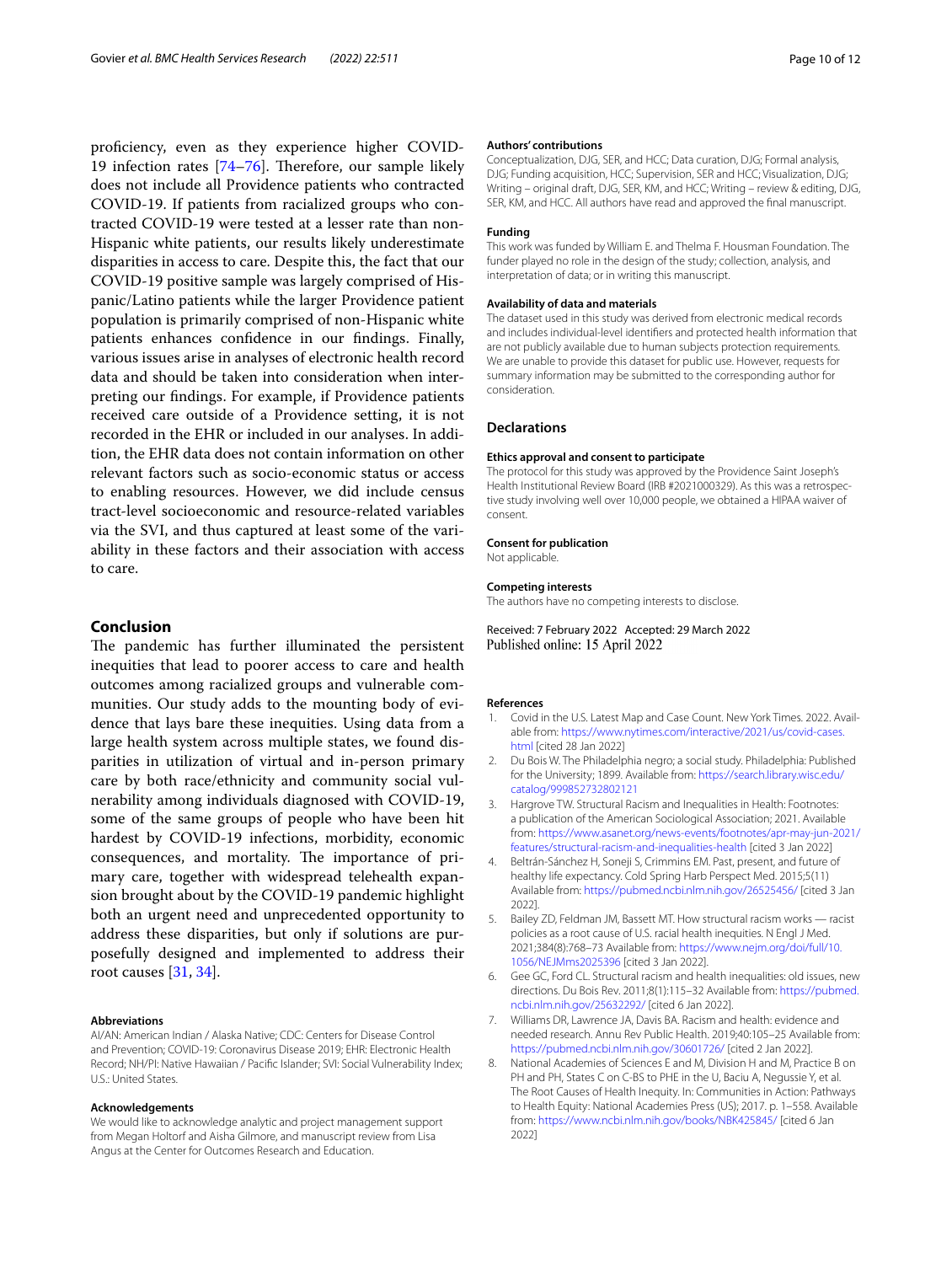- <span id="page-10-0"></span>9. Churchwell K, Elkind MSV, Benjamin RM, Carson AP, Chang EK, Lawrence W, et al. Call to action: structural racism as a fundamental driver of health disparities: a presidential advisory from the American Heart Association. Circulation. 2020;142:E454–68 Available from: [https://www.ahajournals.](http://dx.doi.org/10.1161/CIR.0000000000000936) [org/doi/abs/10.1161/CIR.0000000000000936](http://dx.doi.org/10.1161/CIR.0000000000000936) [cited 6 Jan 2022].
- <span id="page-10-1"></span>10. Whaley CM, Pera MF, Cantor J, Chang J, Velasco J, Hagg HK, et al. Changes in health services use among commercially insured US populations during the COVID-19 pandemic. JAMA Netw Open. 2020;3(11):e2024984 Available from: [https://jamanetwork.com/journals/jamanetworkopen/](https://jamanetwork.com/journals/jamanetworkopen/fullarticle/2772537) [fullarticle/2772537](https://jamanetwork.com/journals/jamanetworkopen/fullarticle/2772537) [cited 2021 Nov 17].
- 11. Dasgupta S, Bowen V, Leidner A, Fletcher K, Musial T, Rose C, et al. Association between social vulnerability and a county's risk for becoming a COVID-19 hotspot — United States, June 1–July 25, 2020. MMWR Morb Mortal Wkly Rep. 2020;69(42):1535–41 Available from: [https://www.cdc.](https://www.cdc.gov/mmwr/volumes/69/wr/mm6942a3.htm) [gov/mmwr/volumes/69/wr/mm6942a3.htm](https://www.cdc.gov/mmwr/volumes/69/wr/mm6942a3.htm) [cited 2021 Oct 4].
- 12. COVID-19 Racial and Ethnic Disparities. Centers for Disease Control and Prevention. 2020. Available from: [https://www.cdc.gov/coronavirus/](https://www.cdc.gov/coronavirus/2019-ncov/community/health-equity/racial-ethnic-disparities/index.html) [2019-ncov/community/health-equity/racial-ethnic-disparities/index.html](https://www.cdc.gov/coronavirus/2019-ncov/community/health-equity/racial-ethnic-disparities/index.html) [cited 3 Jan 2022]
- 13. Lopez L, Hart LH, Katz MH. Racial and ethnic health disparities related to COVID-19. JAMA. 2021;325(8):719–20 Available from: [https://jaman](https://jamanetwork.com/journals/jama/fullarticle/2775687) [etwork.com/journals/jama/fullarticle/2775687](https://jamanetwork.com/journals/jama/fullarticle/2775687) [cited 3 Jan 2022].
- 14. Mude W, Oguoma VM, Nyanhanda T, Mwanri L, Njue C. Racial disparities in COVID-19 pandemic cases, hospitalisations, and deaths: a systematic review and meta-analysis. J Glob Health. 2021;11:1–15 Available from: <https://pubmed.ncbi.nlm.nih.gov/34221360/>[cited 3 Jan 2022].
- 15. Hernandez-Romieu AC, Leung S, Mbanya A, Jackson BR, Cope JR, Bushman D, et al. Health care utilization and clinical characteristics of nonhospitalized adults in an integrated health care system 28–180 days after COVID-19 diagnosis — Georgia, May 2020–March 2021. Morb Mortal Wkly Rep. 2021;70(17):644 Available from: /pmc/articles/PMC8084119/. [cited 24 Aug 2021].
- <span id="page-10-2"></span>16. Karaye IM, Horney JA. The impact of social vulnerability on COVID-19 in the U.S.: an analysis of spatially varying relationships. Am J Prev Med. 2020;59(3):317–25.
- <span id="page-10-3"></span>17. Nalbandian A, Sehgal K, Gupta A, Madhavan MV, McGroder C, Stevens JS, et al. Post-acute COVID-19 syndrome. Nat Med. 2021;27:601–15. [https://](https://doi.org/10.1038/s41591-021-01283-z) [doi.org/10.1038/s41591-021-01283-z](https://doi.org/10.1038/s41591-021-01283-z) Nature research [cited 27 May 2021].
- 18. Struyf T, Deeks JJ, Dinnes J, Takwoingi Y, Davenport C, Leefang MMG, et al. Signs and symptoms to determine if a patient presenting in primary care or hospital outpatient settings has COVID-19. Cochrane Database Syst Rev. 2021;2021 Available from: [https://www.cochranelibrary.com/](http://dx.doi.org/10.1002/14651858.CD013665.pub2/full) [cdsr/doi/10.1002/14651858.CD013665.pub2/full.](http://dx.doi.org/10.1002/14651858.CD013665.pub2/full) John Wiley and Sons Ltd [cited 27 May 2021].
- <span id="page-10-4"></span>19. Zhou X, Snoswell CL, Harding LE, Bambling M, Edirippulige S, Bai X, et al. The role of telehealth in reducing the mental health burden from COVID-19. Telemed E-Health. 2020;26:377–9 Available from: [www.blackdogin](http://www.blackdoginstitute.org.au/getting-help/self-help-tools-apps) [stitute.org.au/getting-help/self-help-tools-apps.](http://www.blackdoginstitute.org.au/getting-help/self-help-tools-apps) Mary Ann Liebert Inc [cited 2021 May 27].
- <span id="page-10-5"></span>20. Logue JK, Franko NM, McCulloch DJ, McConald D, Magedson A, Wolf CR, et al. Sequelae in adults at 6 months after COVID-19 infection. JAMA Netw Open. 2021;4(2):e210830.
- <span id="page-10-6"></span>21. Greenhalgh T, Knight M, A'Court C, Buxton M, Husain L. Management of post-acute covid-19 in primary care. BMJ. 2020:370 Available from: <https://www.bmj.com/content/370/bmj.m3026> [cited 7 Oct 2021].
- <span id="page-10-7"></span>22. Mikkelsen M, Abramoff B. COVID-19: evaluation and management of adults following acute viral illness. Up To Date 2022. Available from: [https://www.uptodate.com/contents/covid-19-evaluation-and-manag](https://www.uptodate.com/contents/covid-19-evaluation-and-management-of-adults-following-acute-viral-illness) [ement-of-adults-following-acute-viral-illness](https://www.uptodate.com/contents/covid-19-evaluation-and-management-of-adults-following-acute-viral-illness) [cited 10 Mar 2022]
- <span id="page-10-8"></span>23. Cooney E. Researchers fear long Covid may disproportionately affect people of color. STAT. 2021. Available from: [https://www.statnews.com/](https://www.statnews.com/2021/05/10/with-long-covid-history-may-be-repeating-itself-among-people-of-color/) [2021/05/10/with-long-covid-history-may-be-repeating-itself-among](https://www.statnews.com/2021/05/10/with-long-covid-history-may-be-repeating-itself-among-people-of-color/) [people-of-color/](https://www.statnews.com/2021/05/10/with-long-covid-history-may-be-repeating-itself-among-people-of-color/) [cited 3 Jan 2022]
- <span id="page-10-9"></span>24. Iyengar K, Mabrouk A, Jain VK, Venkatesan A, Vaishya R. Learning opportunities from COVID-19 and future efects on health care system. Diabetes Metab Syndr Clin Res Rev. 2020;14(5):943–6.
- <span id="page-10-10"></span>25. Hartnett KP, Kite-Powell A, DeVies J, Coletta MA, Boehmer TK, Adjemian J, et al. Impact of the COVID-19 pandemic on emergency department visits - United States, January 1, 2019-May 30, 2020. MMWR Morb Mortal Wkly

Rep. 2020;69(23):699–704 Available from: [https://pubmed.ncbi.nlm.nih.](https://pubmed.ncbi.nlm.nih.gov/32525856/) [gov/32525856/](https://pubmed.ncbi.nlm.nih.gov/32525856/) [cited 3 Jan 2022].

- <span id="page-10-11"></span>26. Shachar C, Engel J, Elwyn G. Implications for telehealth in a postpandemic future: regulatory and privacy issues. JAMA. 2020;323(23):2375–6 Available from: [https://jamanetwork.com/journals/jama/fullarticle/27663](https://jamanetwork.com/journals/jama/fullarticle/2766369) [69](https://jamanetwork.com/journals/jama/fullarticle/2766369) [cited 3 Jan 2022].
- <span id="page-10-12"></span>27. Harvey JB, Valenta S, Simpson K, Lyles M, McElligott J. Utilization of Outpatient Telehealth Services in Parity and Nonparity States 2010–2015. Telemed J E Health. 2019;25(2):132–6 Available from: [https://pubmed.](https://pubmed.ncbi.nlm.nih.gov/29847224/) [ncbi.nlm.nih.gov/29847224/](https://pubmed.ncbi.nlm.nih.gov/29847224/) [cited 22 Nov 2021].
- <span id="page-10-13"></span>28. UPMC sees "phenomenal increase" in telemedicine use in COVID-19 crisis - Pittsburgh Business Times. Available from: [https://www.bizjournals.com/](https://www.bizjournals.com/pittsburgh/news/2020/03/28/upmc-sees-phenomenal-increase-in-telemedicine-use.html) [pittsburgh/news/2020/03/28/upmc-sees-phenomenal-increase-in-telem](https://www.bizjournals.com/pittsburgh/news/2020/03/28/upmc-sees-phenomenal-increase-in-telemedicine-use.html) [edicine-use.html.](https://www.bizjournals.com/pittsburgh/news/2020/03/28/upmc-sees-phenomenal-increase-in-telemedicine-use.html) [cited 22 Nov 2021]
- <span id="page-10-14"></span>29. Wosik J, Fudim M, Cameron B, Gellad ZF, Cho A, Phinney D, et al. Telehealth transformation: COVID-19 and the rise of virtual care. J Am Med Inform Assoc. 2020;27:957–62 Available from: [https://academic.oup.com/](https://academic.oup.com/jamia/article/27/6/957/5822868) [jamia/article/27/6/957/5822868.](https://academic.oup.com/jamia/article/27/6/957/5822868) Oxford University Press [cited 27 May 2021].
- <span id="page-10-15"></span>30. Alexander GC, Tajanlangit M, Heyward J, Mansour O, Qato DM, Stafford RS. Use and content of primary care office-based vs telemedicine care visits during the COVID-19 pandemic in the US. JAMA Netw Open. 2020;3(10):e2021476 Available from: [https://jamanetwork.com/journals/](https://jamanetwork.com/journals/jamanetworkopen/fullarticle/2771191) [jamanetworkopen/fullarticle/2771191](https://jamanetwork.com/journals/jamanetworkopen/fullarticle/2771191) [cited 4 Jan 2022].
- <span id="page-10-16"></span>31. Chunara R, Zhao Y, Chen J, Lawrence K, Testa PA, Nov O, et al. Telemedicine and healthcare disparities: a cohort study in a large healthcare system in New York City during COVID-19. J Am Med Inform Assoc. 2021;28(1):33–41 Available from: [https://academic.oup.com/jamia/artic](https://academic.oup.com/jamia/article/28/1/33/5899729) [le/28/1/33/5899729](https://academic.oup.com/jamia/article/28/1/33/5899729) [cited 22 Sep 2021].
- <span id="page-10-17"></span>32. Pierce RP, Stevermer JJ. Disparities in use of telehealth at the onset of the COVID-19 public health emergency. J Telemed Telecare. 2020; Available from: [https://journals.sagepub.com/doi/full/10.1177/1357633X20963893](http://dx.doi.org/10.1177/1357633X20963893) [cited 31 Dec 2021].
- <span id="page-10-18"></span>33. Cantor JH, McBain RK, Pera MF, Bravata DM, Whaley CM. Who is (and is not) receiving telemedicine care during the COVID-19 pandemic. Am J Prev Med. 2021;61(3):434–8.
- <span id="page-10-19"></span>34. Qian L, Sy LS, Hong V, Glenn S, Ryan DS, Morrissette K, et al. Disparities in outpatient and telehealth visits during the COVID-19 pandemic in a large integrated health care organization (preprint). J Med Internet Res. 2021; Available from: <http://preprints.jmir.org/preprint/29959/accepted> [cited 30 Aug 2021].
- <span id="page-10-20"></span>35. Berger Z, Altiery De Jesus V, Assoumou SA, Greenhalgh T. Long COVID and health inequities: the role of primary care. Milbank Q. 2021;99(2):519– 41 Available from: [https://onlinelibrary.wiley.com/doi/full/10.1111/1468-](http://dx.doi.org/10.1111/1468-0009.12505) [0009.12505](http://dx.doi.org/10.1111/1468-0009.12505) [cited 4 Jan 2022].
- 36. Role of primary care in the COVID-19 response. World Health Organization. 2021. Available from: <https://apps.who.int/iris/handle/10665/331921> [cited 4 Jan 2022]
- 37. Key Messages: The Role of Primary Health Care in COVID-19 Response & Recovery. The Primary Health Care Performance Initiative. Available from: [www.improvingphc.org.](http://www.improvingphc.org) [cited 4 Jan 2022]
- 38. Strengthening the frontline: how primary health care helps health systems adapt during the COVID-19 pandemic - OECD. Organisation for Economic Co-operation and Development. 2021. Available from: [https://](https://read.oecd-ilibrary.org/view/?ref=1060_1060243-snyxeld1ii&title=Strengthening-the-frontline-How-primary-health-care-helps-health-systems-adapt-during-the-COVID-19-pandemic) read.oecd-ilibrary.org/view/?ref=1060\_1060243-snyxeld1ii&title=Stren [gthening-the-frontline-How-primary-health-care-helps-health-systems](https://read.oecd-ilibrary.org/view/?ref=1060_1060243-snyxeld1ii&title=Strengthening-the-frontline-How-primary-health-care-helps-health-systems-adapt-during-the-COVID-19-pandemic) [adapt-during-the-COVID-19-pandemic](https://read.oecd-ilibrary.org/view/?ref=1060_1060243-snyxeld1ii&title=Strengthening-the-frontline-How-primary-health-care-helps-health-systems-adapt-during-the-COVID-19-pandemic) [cited 4 Jan 2022]
- <span id="page-10-21"></span>39. Lewis C, Seervai S, Shah T, Abrams M, Zephyrin L. Primary care and the COVID-19 pandemic: The Commonwealth Fund; 2020. Available from: [https://www.commonwealthfund.org/blog/2020/primary-care-and](https://www.commonwealthfund.org/blog/2020/primary-care-and-covid-19-pandemic) [covid-19-pandemic](https://www.commonwealthfund.org/blog/2020/primary-care-and-covid-19-pandemic) [cited 4 Jan 2022]
- <span id="page-10-22"></span>40. Using Telehealth to Expand Access to Essential Health Services during the COVID-19 Pandemic. Centers for Disease Control and Prevention. 2020. Available from: [https://www.cdc.gov/coronavirus/2019-ncov/hcp/teleh](https://www.cdc.gov/coronavirus/2019-ncov/hcp/telehealth.html) [ealth.html](https://www.cdc.gov/coronavirus/2019-ncov/hcp/telehealth.html) [cited 4 Jan 2022]
- <span id="page-10-23"></span>41. Providence. Available from: <https://www.providence.org/>. [cited 29 Nov 2021]
- <span id="page-10-24"></span>42. CDC/ATSDR's Social Vulnerability Index (SVI). Centers for Disease Control and Prevention. 2021. Available from: [https://www.atsdr.cdc.gov/place](https://www.atsdr.cdc.gov/placeandhealth/svi/index.html) [andhealth/svi/index.html](https://www.atsdr.cdc.gov/placeandhealth/svi/index.html) [cited 29 Nov 2021]